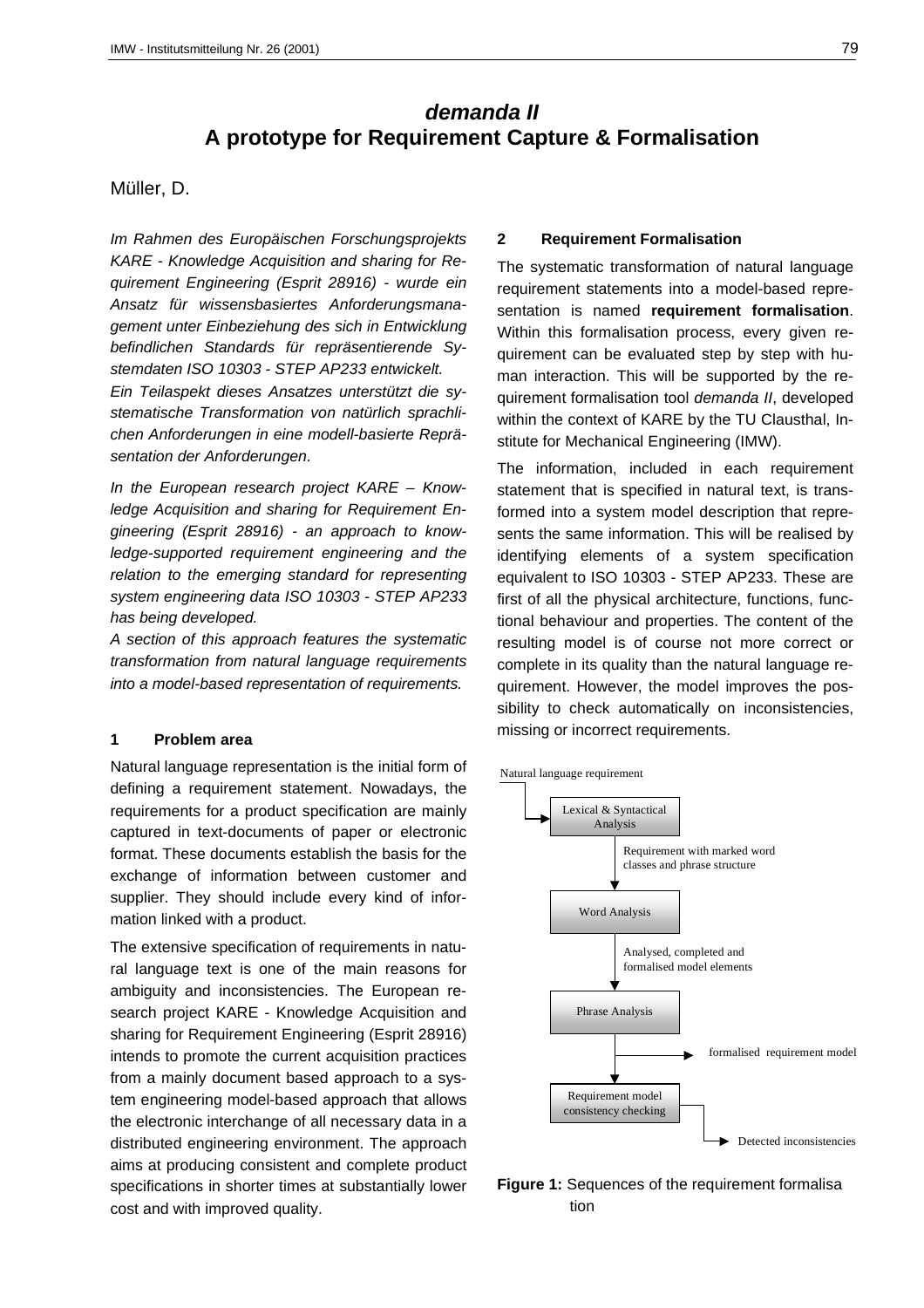The developed formalisation process of /3/ defines the implementation of how to transform natural language requirements into a model-based representation. Within this systematic process, one will obtain a model-based representation step by step out of individual fragments. At the end of the process, there will be a rigorous formalised model that represents the requirements. The requirement formalisation process as defined in /4/ consists of three main phases. **Figure 1** displays an overview of sequences of the requirement formalisation.

The **lexical and syntactical analysis** converts a sequence of characters into an ordered set of symbols and identifies different parts of speech. In the lexical analysis, the sentence is split into its single components (words) and these words are classified into different word classes. The syntactical analysis (or parsing) provides the hierarchical phrase structure of the sentence. As natural language permits ambiguity in respect to the phrase structure of a sentence, the user may have to resolve the ambiguity manually.

Based on the marked word classes and the phrase structure of a sentence, the **word analysis** follows as second step. It identifies the meaning of the different symbols in respect to the STEP AP233 data model. In other words, symbols describing a conceptual component of a system like i.e. function or property are analysed, completed and formalised. The contemplation of the meaning takes place on the level of words.

As last step, the **phrase analysis** captures the relationship between the identified symbols. Possible relationships are the hierarchy of components, interfaces between components and other relationships between components, functions and properties.

The entire realisation of the formalisation process maps the information contained in the defined requirements onto the data model. At the end, there exists a rigorous formalised requirement model. As mentioned before, the content of the resulting model is of course not more correct or complete in its quality than the natural language requirement. But this model can be checked systematically on rules of consistency or completeness. The integrated knowledge tool as part of the KARE *Workbench*, as described in /2/, will cover this process. But to gain rational support, often the basic knowledge of a domain expert is needed for particular instances.

# **3 The Systems Engineering standard ISO 10303-AP233**

The ISO 10303 - STEP AP233 specifies an application protocol (AP) for the systems engineering design data. The AP233 defines the context, scope and information requirements for various development stages during the design of a system. This application protocol shall be applicable to any form of systems, such as aircraft, cars, marine and plant.

These systems are made up of a set of predominantly active components, sensors, displays and actuators that are interconnected via dedicated direct links or by communication means. Systems cannot be simply considered as a sum of the single components; rather, their integrated behaviour and properties which in most cases are real-time dependent, has to be defined, validated and verified.

The systems engineering process models use techniques such as functional decomposition and abstraction as the means of tackling the complexity of the systems being developed.

The following domains are covered by the 5th Working Draft of the AP233 (see also /1/):

Requirements:

- Elicitation and analysis
- Tests definition

Functional Design:

- Data description support
- Function description support
- Behaviour description support
- OO Design
- Physical Design:
	- Topological architecture definition
	- Function component mapping support

Graphical representation and layout

Traceability & Configuration management

Industry process:

- Risk management
- Justification management
- Documentation support
- Link with workflow definition
- Approval support
- Person allocation
- Date allocation
- Effectiveness management

It is very likely that all these domains will be included in the final AP233. A Publicly Available Specification for the Systems Engineering Data Representation will be available soon (PAS 20542).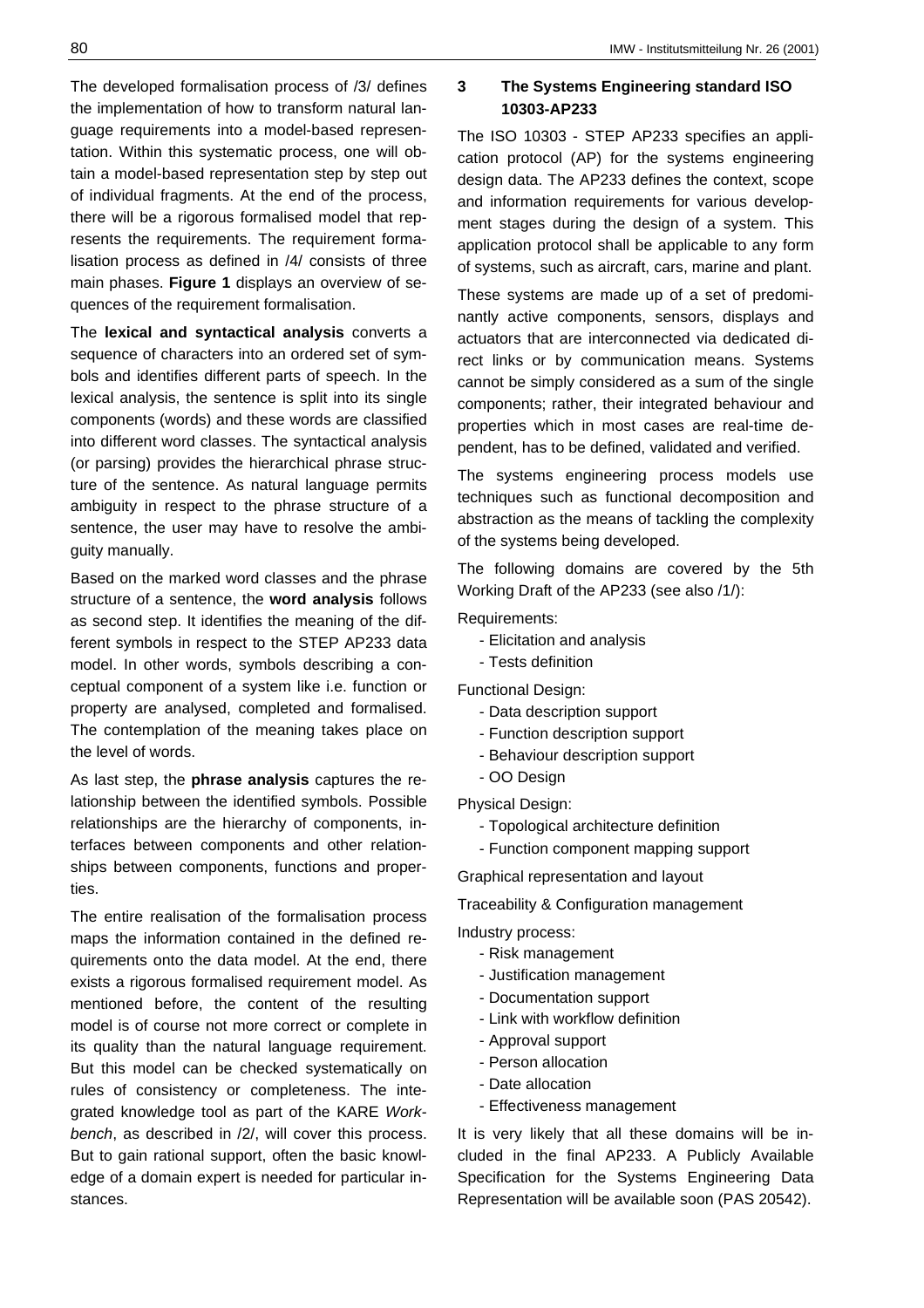# **4 An overview of the Requirement Capture and Formalisation Tool** *demanda II*

The KARE *Workbench* is the prototype demonstrator for the profit of integration of a model-based approach into the early development phase of a complex product within a distributed environment.

Beside a Requirement Management Tool and a Knowledge Management Tool, one integrated part of the KARE Workbench is the Requirement Capture and Formalisation Tool *demanda II.* This prototype is a completely new development by the IMW. It supports the user to capture, formalise and manage natural language requirements on the level of a data model with lots of supplied functionality. **Figure 2** specifies a general overview of the supported functionality*.*

# demanda II

Formalisation Management Navigation

viewpoints table / tree

move/jump

supported usercontrolled course manually controlled process

add/delete change/adapt capture text or entities

**Figure 2:** Supported functionality of *demanda II*

**Formalisation** – One main task of *demanda II* is the user-support to formalise natural language requirements. There are two possible courses to perform the transformation of specified system requirements into a model-based representation.

One opportunity is to be led systematically through the formalisation process. A user-controlled course guides step by step to a model-based representation of the corresponding requirement. This process is not fully automated, because of the complexity of speech. So the user still has the possibility to influence the input to the information repository.

A sophisticated user will have the possibility to abstain from the given procedure to realise a formalisation manually. The general offered functionality of *demanda II* to manage and create entities enables the user to realise a complete or partial mapping of the formalisation based on his own knowledge and interpretation.

**Management** – *demanda II* volunteers the user with many management facilities. The file exchange is currently based on STEP AP233 Part21 files (Step physical files). The exchange interface of *demanda II* covers the complete scope of AP233.

Processed files of a Requirement Management Tool establish the basis for *demanda II*. For more or less unformalised files, the complete scope of management facilities are applicable to realise and define a formalisation. For files that have already passed a formalisation procedure, the normal functional range is at a user's disposal to handle, adapt or change these represented requirements. In general, the user can create, delete instances or he can change, add or adapt the content of single attributes of an existing data model instance.

Altogether the tool offers a complete functionality to handle the content of the data model. And because the concept of *demanda II* is based on the level of the data model, the basic functionality hands a wide scope of freedom to act on and with the data model, not restricted by incomplete interfaces.

**Navigation** – For a better overview and control of the content of the data repository, *demanda II* offers the possibility to obtain information and navigate directly on the level of the data model.

This means explicitly, different view facilities enable the user to get information of the actual content of the data model repository, alternatively on the level of entities or instances. At the beginning this seems to be a little bit complicated, but with some experiences with the data model the user will appreciate this functionality. This offers the opportunity to get complete control over the content of the model and the represented information. This saves time to receive a correct and consistent model representation.

## **5 The GUI of** *demanda II*

The architecture of *demanda II* consists of three assembled components. The prototype is based upon a runtime module, generated by the ECCO Toolkit - Version 2.3.0 from PDTec GmbH, Germany. For the compilation of the runtime module, the EXPRESS source code of ISO 10303 - STEP AP233 WD5.2 has been used as underlying data model repository. The GUI of *demanda II* puts on these two components. It has been implemented within the tool command language Tcl/TK (Version TclPro 1.4.1 - bundles Tcl/Tk 8.3.2 and compatible versions of TclX and [incr Tcl]) by the IMW. **Figure 3** offers an overview of the GUI.

The main window of the GUI is structured into three parts. Below the menu bar and the used schema information on top of the window, the user will find the text capture and operating window. This is the